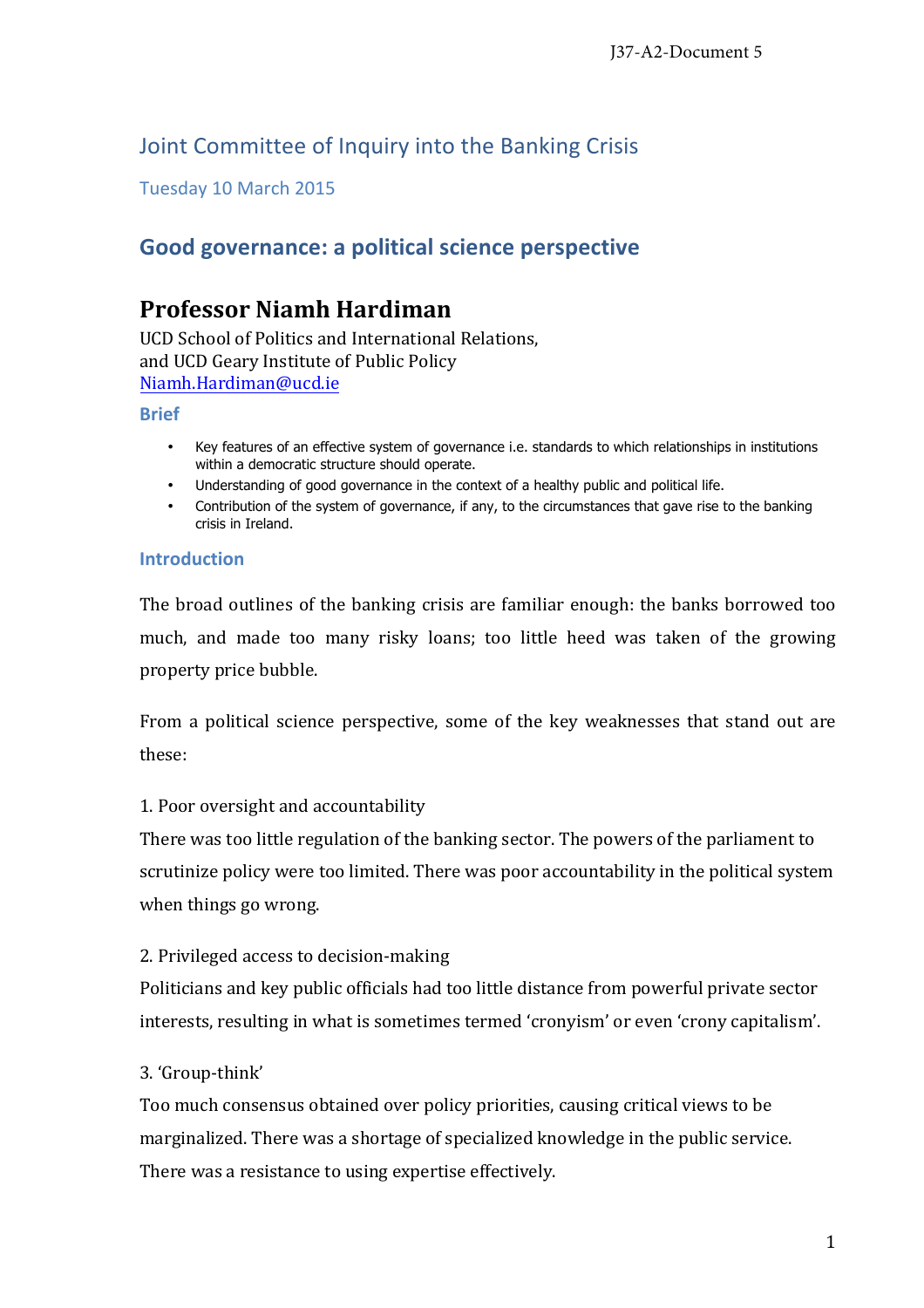This paper outlines why each of these features of the political system conflicts with principles of good governance, and provides a sketch of some of the institutional weaknesses that made them possible.

#### **Institutional design and good governance**

There is no single definition of 'good governance', since the concept embraces a number of dimensions of behaviour and outcomes. But guided by normative criteria, and drawing on comparative literature, we can identify some empirical features that contribute to the 'quality of government'. This can help us think about the political practices that are most conducive to 'good governance'.

Political science takes the view that good institutional design is important for good political outcomes. Institutions create the framework for people's interactions with each other. But even good institutions can end up being run badly, so there always need to be appropriate incentives, including appropriate accountability procedures and sanctioning mechanisms, to make sure good standards of conduct are maintained.

The Quality of Government Institute at the University of Gothenburg in Sweden argues that the 'impartiality of institutions that exercise government authority' is a key criterion for good government (Rothstein and Teorell 2008). There are two dimensions to impartiality in the way the state relates to its citizens. One concerns the 'input' side of things, or who gets access to public authority. The implication is that privileged groups should not be able to gain preferential access to decision-making in ways that would distort considerations of public interest. The other concerns the 'outputs' of political decision-making, the way public authority is exercised. This means that procedural rules and guidelines should always be respected, so no individual or group is either favoured or discriminated against.

## Good governance as 'impartiality'

What sort of institutional arrangements are best suited to ensuring good governance in this sense? If we take a key element of good governance to require 'impartiality', both on the 'input' and on the 'output' side, a number of weaknesses in Irish institutional design and political practices become apparent. We can identify three areas in which institutions and practices have been weak, corresponding to the three sets of problems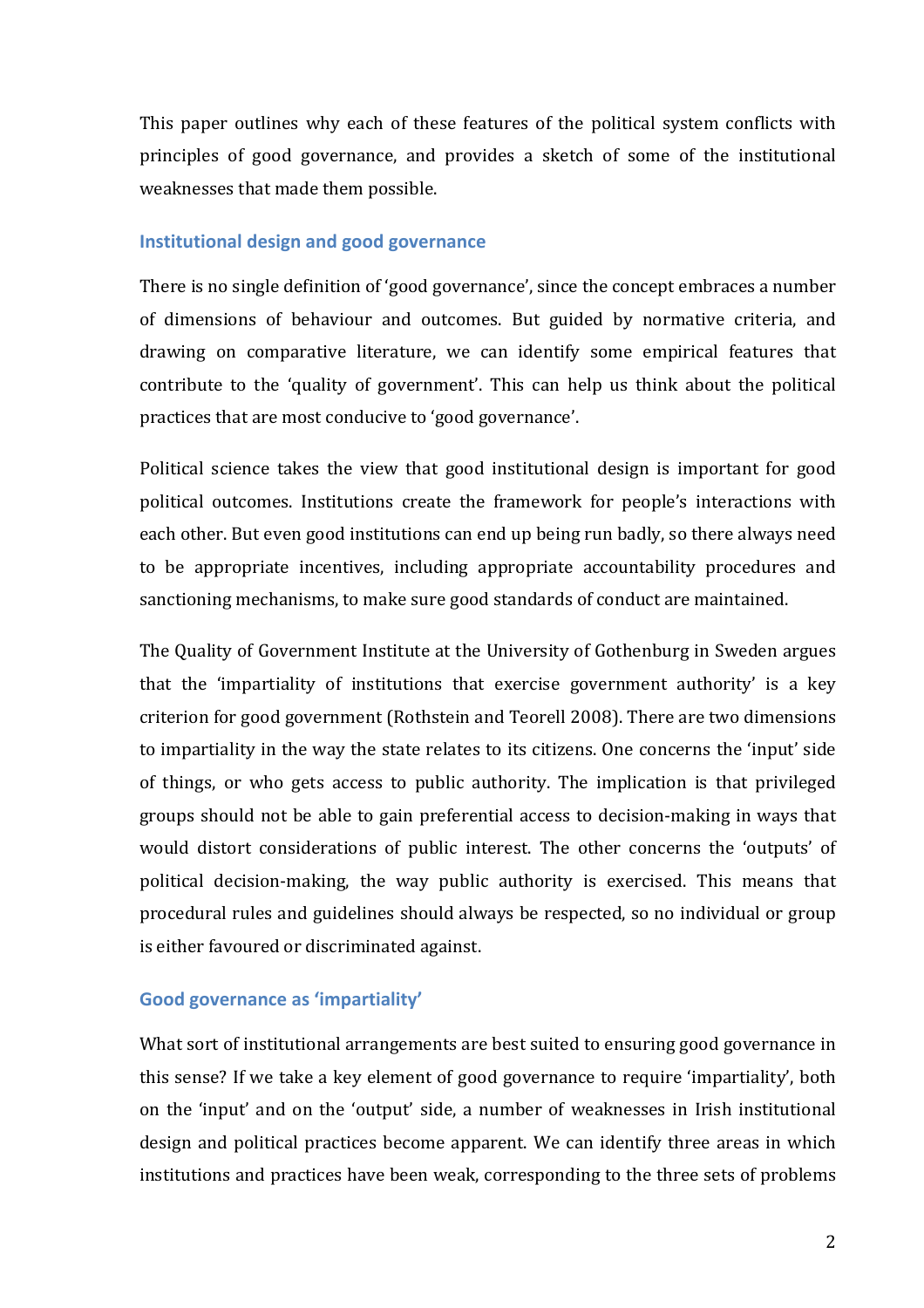noted at the outset. These concern political oversight and accountability, the relationships between political actors and private interests, and the contestation of ideas.

#### **1. Political oversight and accountability**

Government must have the capacity to manage public affairs. But policy needs to be challenged, and government needs to be held to account. A research group I led concluded that powers of the Irish legislature were weaker than most other western European countries, and that this had negative effects on the quality of policy-making and implementation in a number of policy areas. It is more difficult in Ireland than elsewhere to scrutinize and amend legislative proposals, and more difficult to hold the government to account (Hardiman 2012). Some procedural changes in the Oireachtas in recent years have indeed strengthened parliamentary powers. But the Irish legislature is still an outlier in comparative perspective.<sup>1</sup>

Accountability within the public service is also a problem. Ireland has been poor at ensuring that the appropriate lessons are learned when things go wrong in the public service. Too often in the past, the answer to policy mistakes has been a shrug and a comment that 'the system is to blame'. The Civil Service Renewal plans aim to reform the structure and functioning of the civil service, including its procedures to ensure accountability (Department of Public Expenditure and Reform 2014). This is a work in progress, and it is as yet unclear how well the plans will work in practice.

#### **2. Privileged access to decision-making**

 

Good governance considered as 'impartiality' requires that there should be distance in the relationship between private interests and public authority  $-$  both on the 'input' and the 'output' side.

Powerful economic interests have been able to gain insider access to government, and during the years of the boom, close relationships developed between banks, builders,

 $1$  This is the subject of the submission by Professor David Farrell.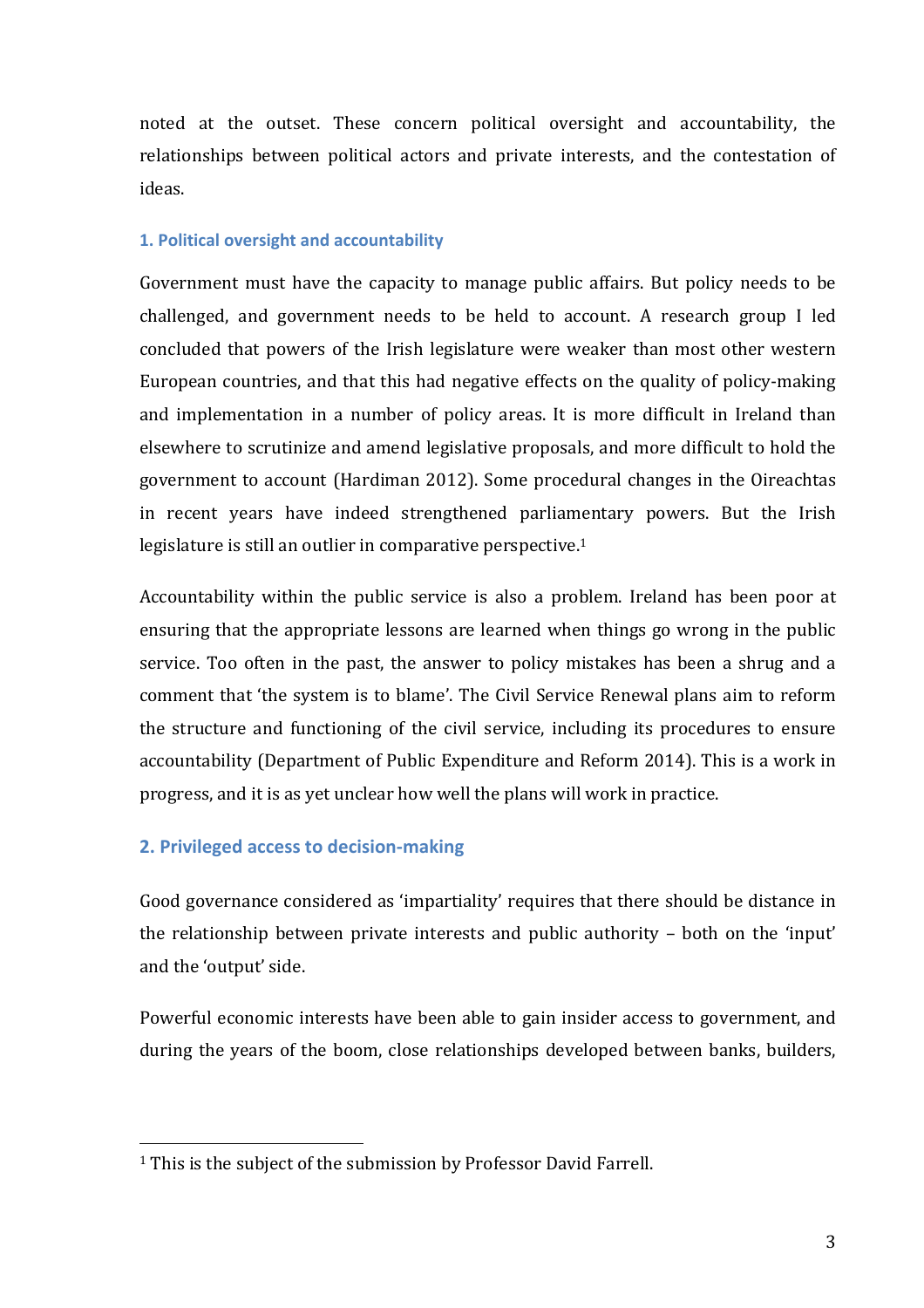developers, and political leaders.<sup>2</sup> Tribunals and Commissions of Inquiry have revealed how this can result in political corruption (Byrne 2012). Legislation on ethics in public office and regulation of political donations, along with Freedom of Information legislation, helps to reduce the incidence of inappropriate access and influence. But poor practices may be harder to eliminate. Ensuring that the legislation has the desired effect may not be so straightforward. One way of ensuring effective accountability in other European jurisdictions involves the strong oversight and accountability role of parliamentary committees. But as noted above, this continues to be a deficit in Irish democratic practice.

A similar observation may be made about the gap between formal provisions and informal practices in the case of financial regulation. The powers available to the financial regulator prior to the crash were not excessively weak (Clarke and Hardiman 2012). But enforcing a strong regulatory regime, with full disclosure of risks and liabilities on the part of financial institutions, is another matter. Much has been done to remedy these shortcomings in recent years, but complacency is the enemy of good practices.

Ireland was not the only country to commit taxpayers' money to providing guarantees to the financial sector, but two things stand out about the Irish experience. The first was the dearth of accurate information about the true state of the banks that was available to policy-makers prior to extending the guarantee  $-$  a clear failure of the regulatory regime. The second was that, although a number of other countries also extended very large guarantees, they did not necessarily have to put them into practice. For example, Denmark committed 259% of its GDP to guaranteeing its banks, and Ireland committed 232% (Grossman and Woll 2014, p.581). But the total amount for which Danish taxpayers were eventually liable, while difficult to estimate with precision, was probably less than 1% of GDP, perhaps  $\epsilon$ 0.7bn in absolute terms. In 2012, the direct cost to the Irish state was estimated at  $€64$ bn, or 41% of GDP. The difference, according to a recent analysis, lies in the relationship between banks and government:

 

 $2$  It mav be noted that Ireland ranks relatively poorly on indicators of 'institutional quality' in the Global Competitiveness Index (World Economic Forum 2014). Among the poorest ratings was the item on 'favouritism in decisions of government officials'.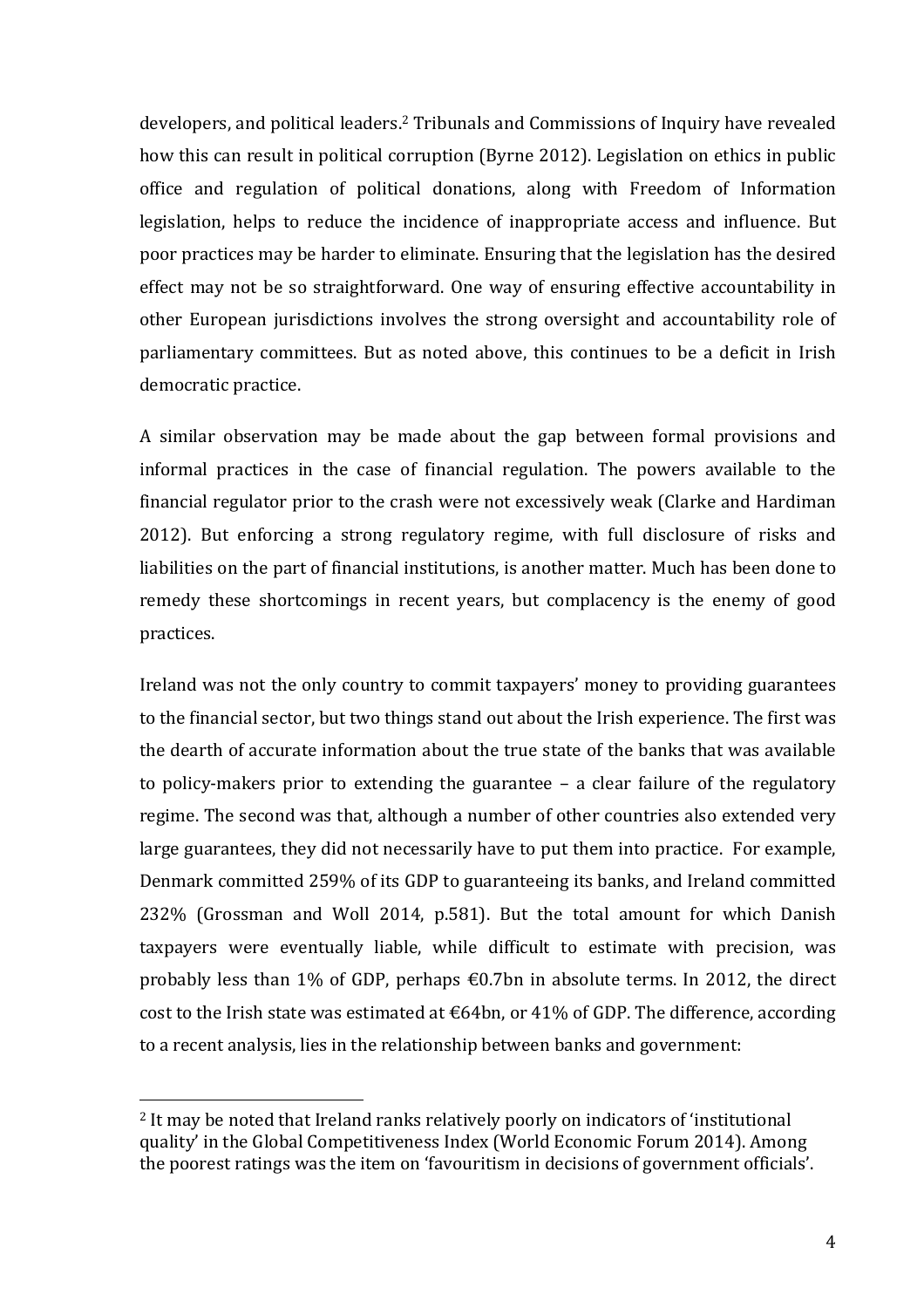While the Irish government was torn between denial and panic, the Danish government negotiated a sectorwise rescue scheme based on substantial participation by the financial industry. Even if the Danish solution needed frequent updating, it committed the banking sector collectively through considerable fees for guarantees and contributions to a fund covering losses from bank failures, which effectively ring-fenced the Danish financial industry and protected the public budget (Woll 2014, chapter 7).

It is sometimes held that in a small country, it is difficult to maintain an appropriate distance between regulator and regulated, or between powerful and wealthy business people and politicians. Regular social interaction, and multiple ties of education, socialization, and even kinship, all play a role in lowering the boundaries between personal and official roles. But Denmark is just as small and as socially interlinked as Ireland. The political science perspective would suggest that where institutions are well designed, appropriate incentives and sanctions can encourage good practices, and in the event of unexpected crises, better solutions can be devised.

### **3. Group-think**

Nyberg commented on 'behaviour exhibiting bandwagon effects both between institutions ("herding") and within them ("groupthink"), reinforced by a widespread international belief in the efficiency of financial markets' (Nyberg 2011, p.i). But groupthink – where critical judgement fails to be exercised – is harder to identify and to expose when it is part of normal operating procedures in an organizational or political environment. 

Group-think was clearly a problem in the run-up to the crisis in the case of bank risk as well as in the case of macroeconomic performance more generally. Too many people's opinions converged on what was perceived as the general wisdom, without subjecting this to too much criticism. Those who were uneasy about bank risk and the sustainability of the property boom sometimes lacked confidence to speak out too loudly. Some who voiced their doubts were criticized or marginalized.

Among the safeguards against group-think in public life are the capacity of the public service to use high-quality information well; and an open environment for debate, critical engagement with different points of view, and contestation over ideas in the policy process.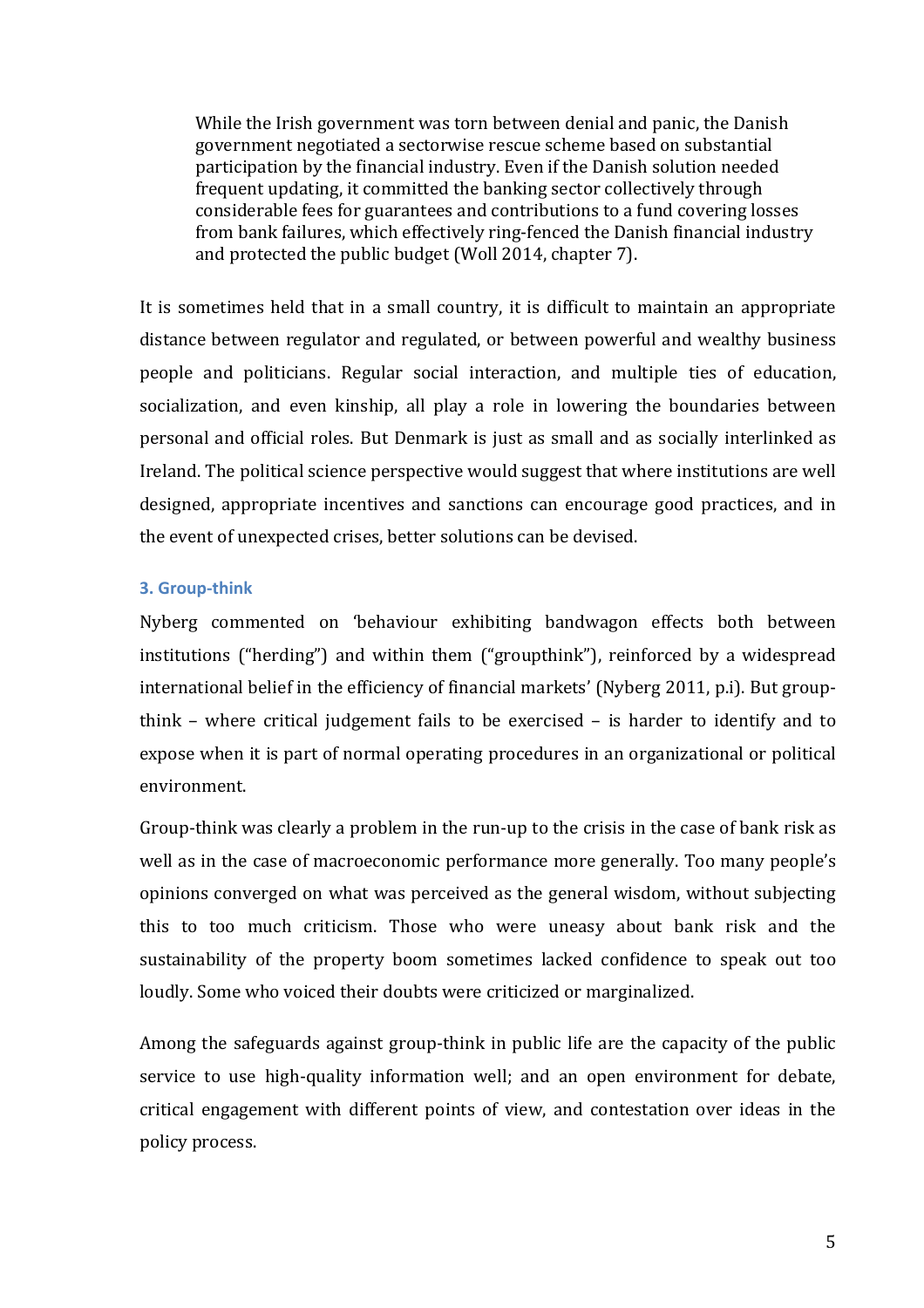Open debate requires informed analysis and good capacity for policy formation. Developing the policy capacity of the public service was not high on the list of political priorities during the boom. We saw a proliferation of new agencies during those years, because it was often easier add on new skills outside the existing public bureaucracy, resulting in what the OECD has called the 'organizational zoo' of Irish state agencies (Hardiman and MacCarthaigh 2008). A number of reports (including the Wright Report on the Department of Finance) have noted the dearth of technical skills of all sorts in the Irish public service. Some of these deficiencies in policy capacity are now being remedied, for example with the creation of the Government Economic and Evaluation Service. But other shortcomings are frequently pointed out, for example, in the management skills of the senior civil service, and reform in these areas is again still very much a work in progress.

A culture of independence needs to be maintained within the public service, so it can function as a guardian of the public interest. Some commentators have suggested that senior civil servants may be less willing now than in the past to challenge government ministers' views. A number of reasons have been put forward for this. For example, some commentators suggest that the longer a government is in power, the more likely it is that senior civil servants will align themselves with the government's preferences, lest they risk their career advancement prospects. Others have noted that civil servants are under increased pressure to protect their minister from adverse publicity in what is now a media-saturated policy process.

Until recently, individuals exposing where things have gone wrong could expect little protection. The Protected Disclosures Act 2014 goes a good way toward remedying this, in both public and private sectors. But a culture of critical engagement needs to be developed to make sure the legislation will have the desired effect. The most effective way of doing this is to develop an environment in which the contestation of ideas is normal. 

Some progress has been made in engaging the universities in critical debate about public policy and public sector reform, but much remains to be done. In other countries, civil society organizations also often play an active role as watchdogs over public regulatory and other organizations. Very little of this is as yet in evidence in Ireland.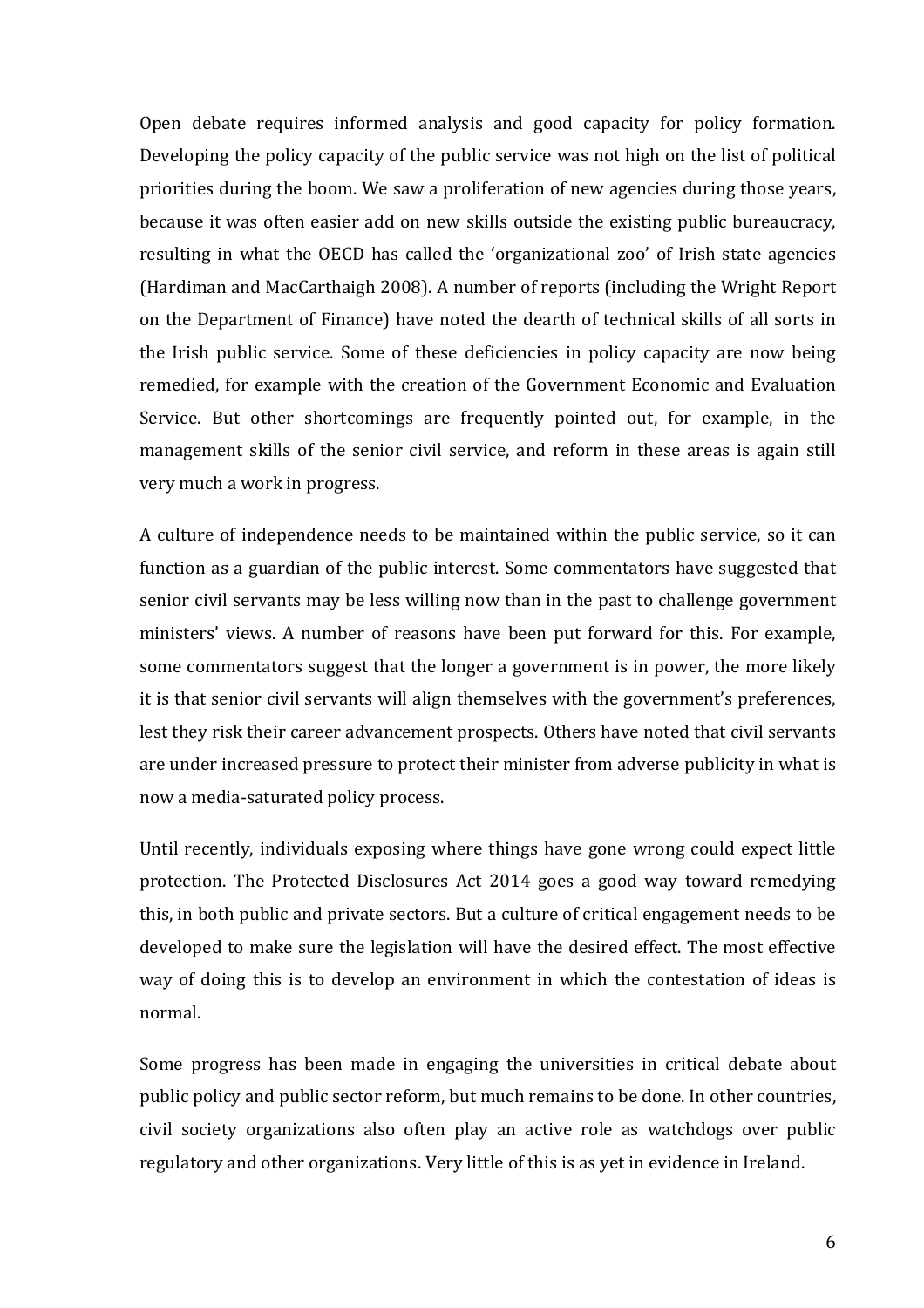To some degree, banks' risky lending practices were driven by the pressure directors felt from their own shareholders, whose expectations were formed by the performance of the most profitable but also the most risky institutions. In this context, a comparison between the governance of the Irish and Canadian banking sectors may be instructive. The Canadian banks did not suffer the systemic crisis that befell the Irish banks. One very marked contrast between the two systems is of course the strong role played by the Canadian financial regulator, where the expectation of rigorous and even painful scrutiny by the regulator was strongly internalized by bank directors. But inside the banks, the functioning of boards was also different in some respects. Students of corporate governance contend that the behaviours exhibited by members of the board of a bank are every bit as important as the board's composition or the way its members are recruited. Directors can influence board decisions and bank outcomes through good preparation and critical and challenging behaviour. A recent study shows that in Canada, some corporate practices provided a stronger framework than in Ireland for encouraging these behaviours. For example:

Canadian directors place significant emphasis on the use of "in-camera" sessions without management present as the primary tool through which to test ideas and build support among colleagues. This arguably helped to avoid excessive deference on the part of non-executive directors and to strengthen independent and challenging voices on corporate boards (Halton 2014, p.180).

#### **Conclusion**

In summary, a key aspect of good governance centres on 'impartiality'. Good institutional design is vital, but so too are the practices that make institutions work effectively. In the Irish case, this has implications in three areas. When considering political accountability, we note a relatively weak capacity to subject the executive to scrutiny. Improving administrative accountability is still in its early stages. The relationship between private interests and public office-holders needs to be constantly monitored. The risk of 'group-think' persists as long as there is too little respect for informed critical opinion, and too little openness to debating and contesting ideas.